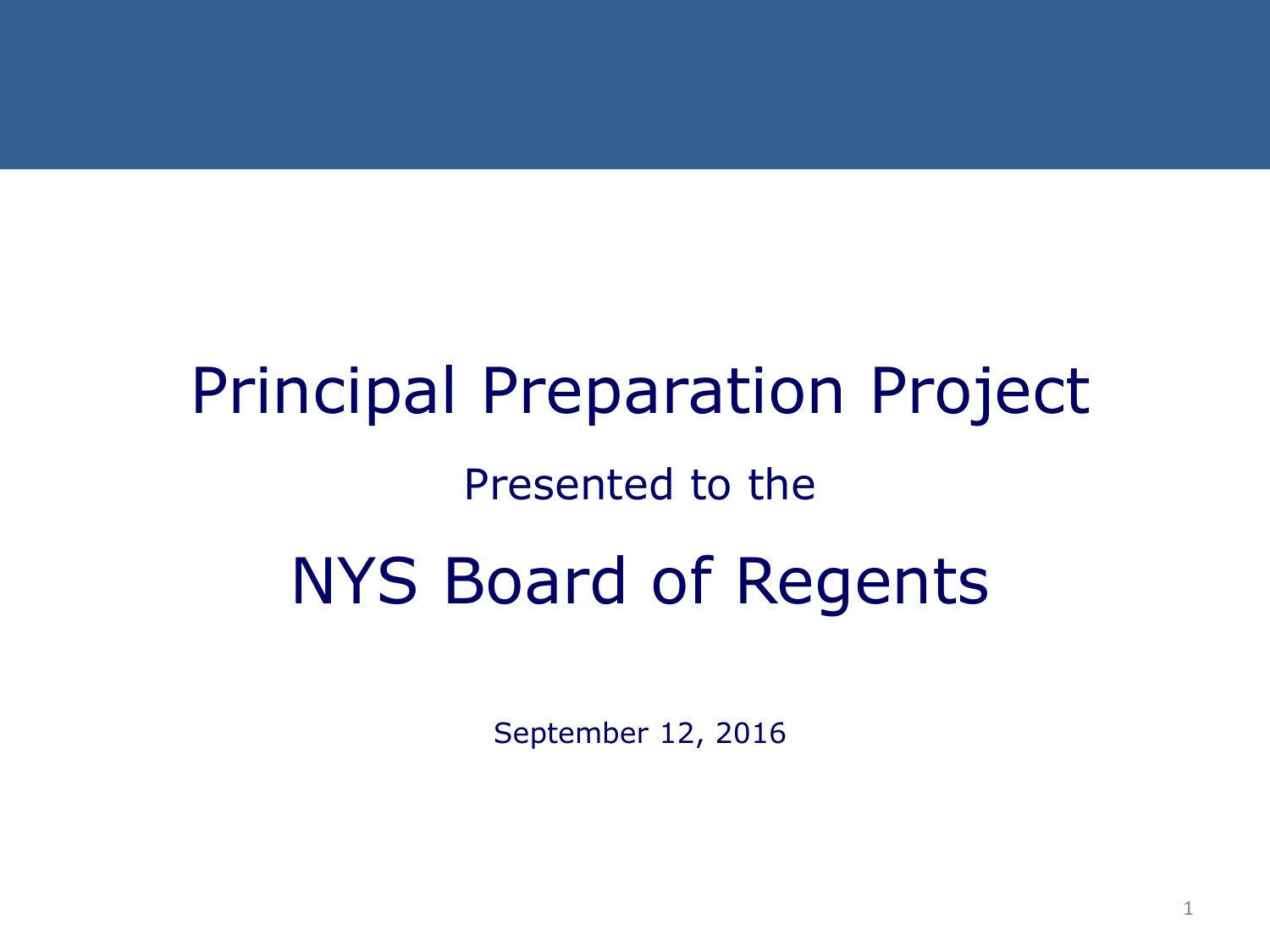# PROJECT PURPOSE

In fall 2015, SED applied for a grant from the Wallace Foundation to enhance school building leadership. The grant has five areas of focus:

- 1. Requirements pertaining to those who are seeking school building leader (SBL) certification
- 2. Requirements for programs that prepare school building leaders
- 3. Professional development, supervision, and evaluation for school leaders
- 4. A tool to help district managers select school building leaders
- 5. Adoption of revised Interstate School Leaders Licensure Consortium (ISLLC) Standards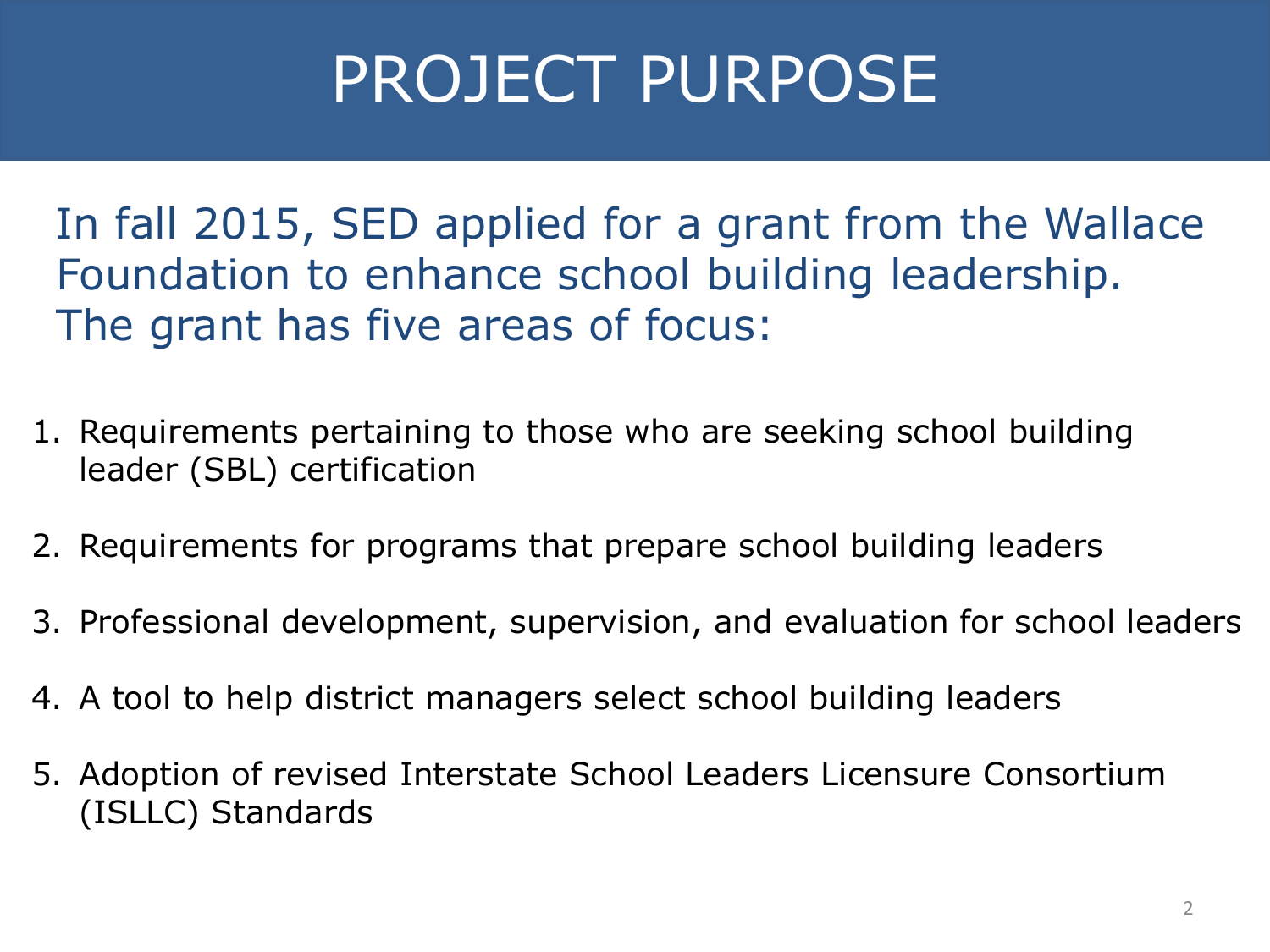# ANTICIPATED OUTCOMES

#### This project engages stakeholders in efforts to:



- Review requirements related to the preparation of school building leaders
- Identify if improvements are needed (related to certification and program requirements, professional development, supervision, and/or evaluation)
- If warranted, forward recommendations to the Commissioner and Board of Regents for consideration and action
- Develop a tool to help districts identify, select, and place school building leaders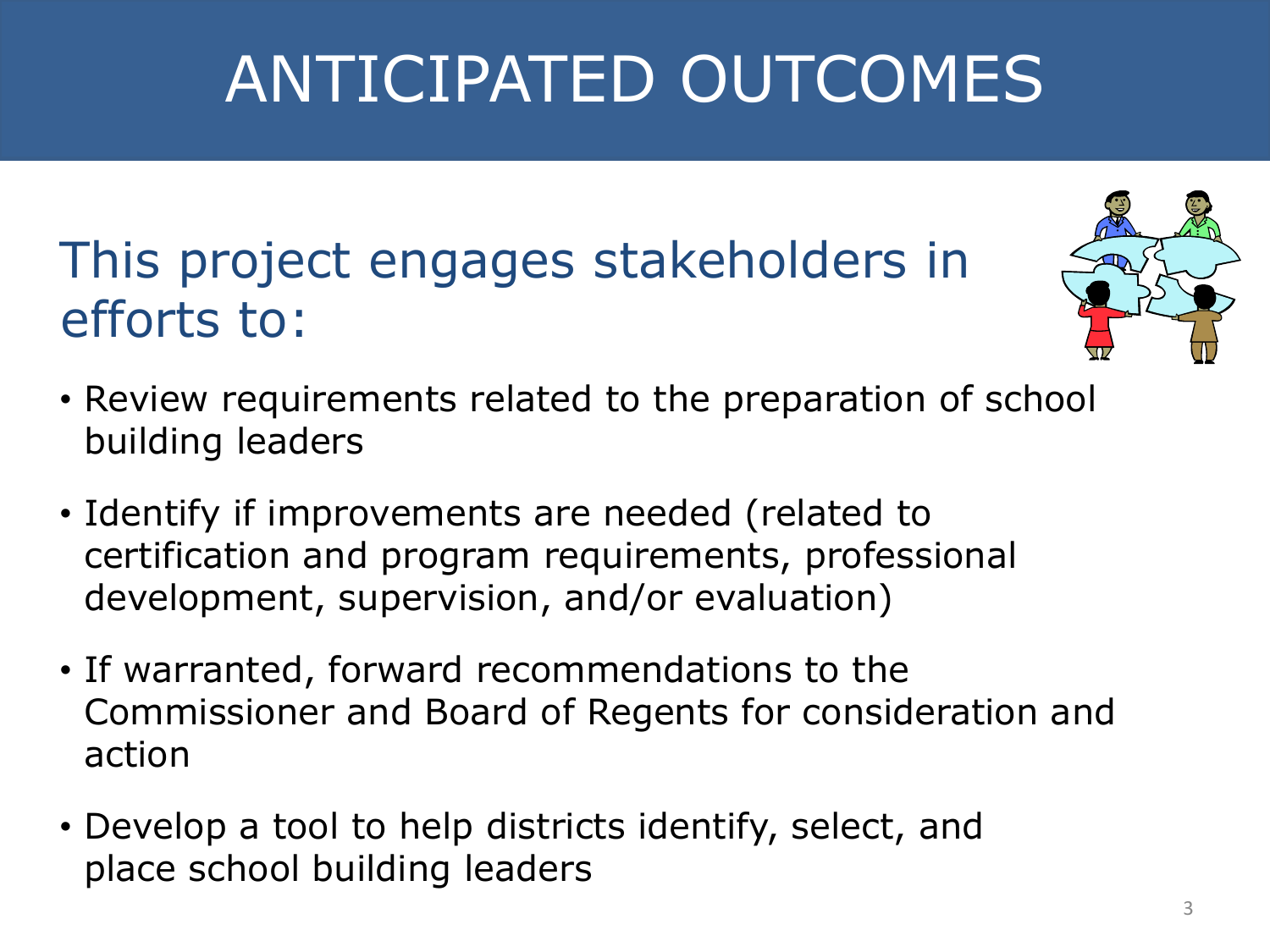# STAKEHOLDERS

- **Teachers**
- School building leaders
- Superintendents and District Superintendents
- School board members
- Deans and faculty at colleges of education
- **Parents**
- Civil rights organizations

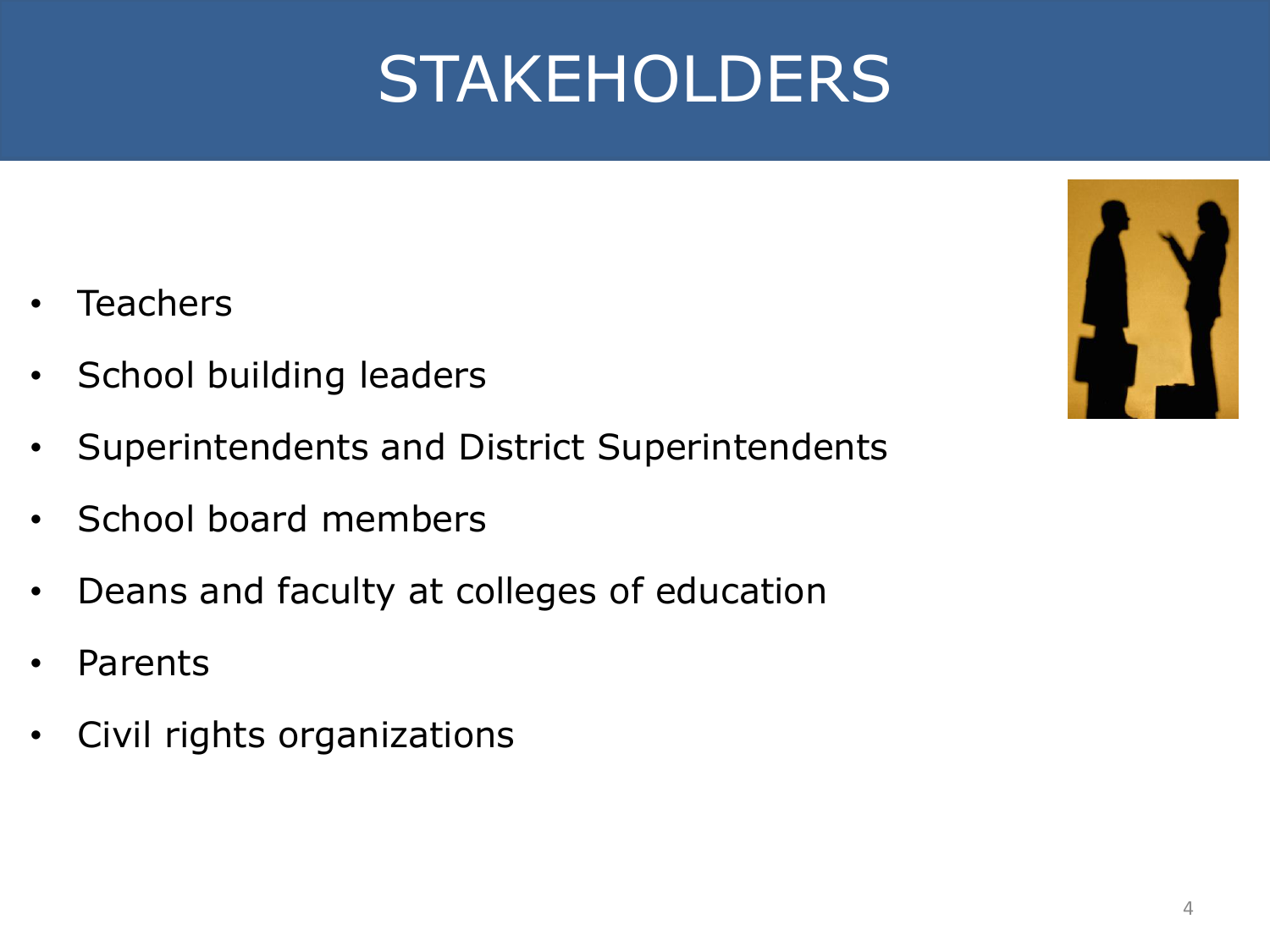# RATIONALE FOR THIS WORK



- Our **belief** is that every student should have great teachers and a great school leader
- Our mission is to develop and recommend to the Board of Regents policies that will support and enhance the preparation of school building leaders and the success of their students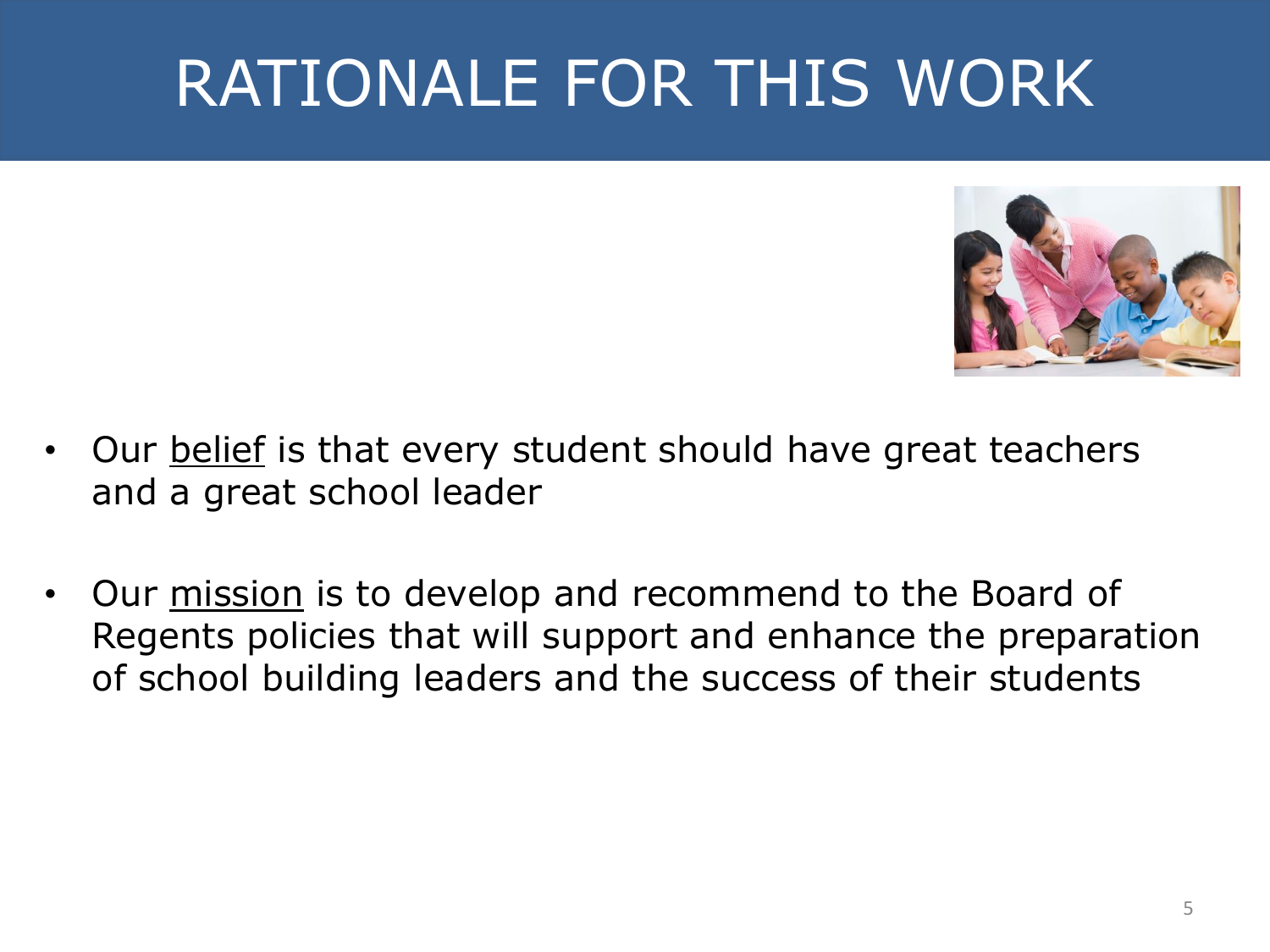### RATIONALE (CONTINUED) WHAT PROBLEM ARE WE TRYING TO SOLVE?



- We know technology, accountability, and changing demographics have created new demands on school leaders
- Practitioners in the field have expressed concern that the preparation of our school building leaders has not kept pace with these changes
- Many earn SBL certification in NYS, but too few who earn certification are ready to step into the position.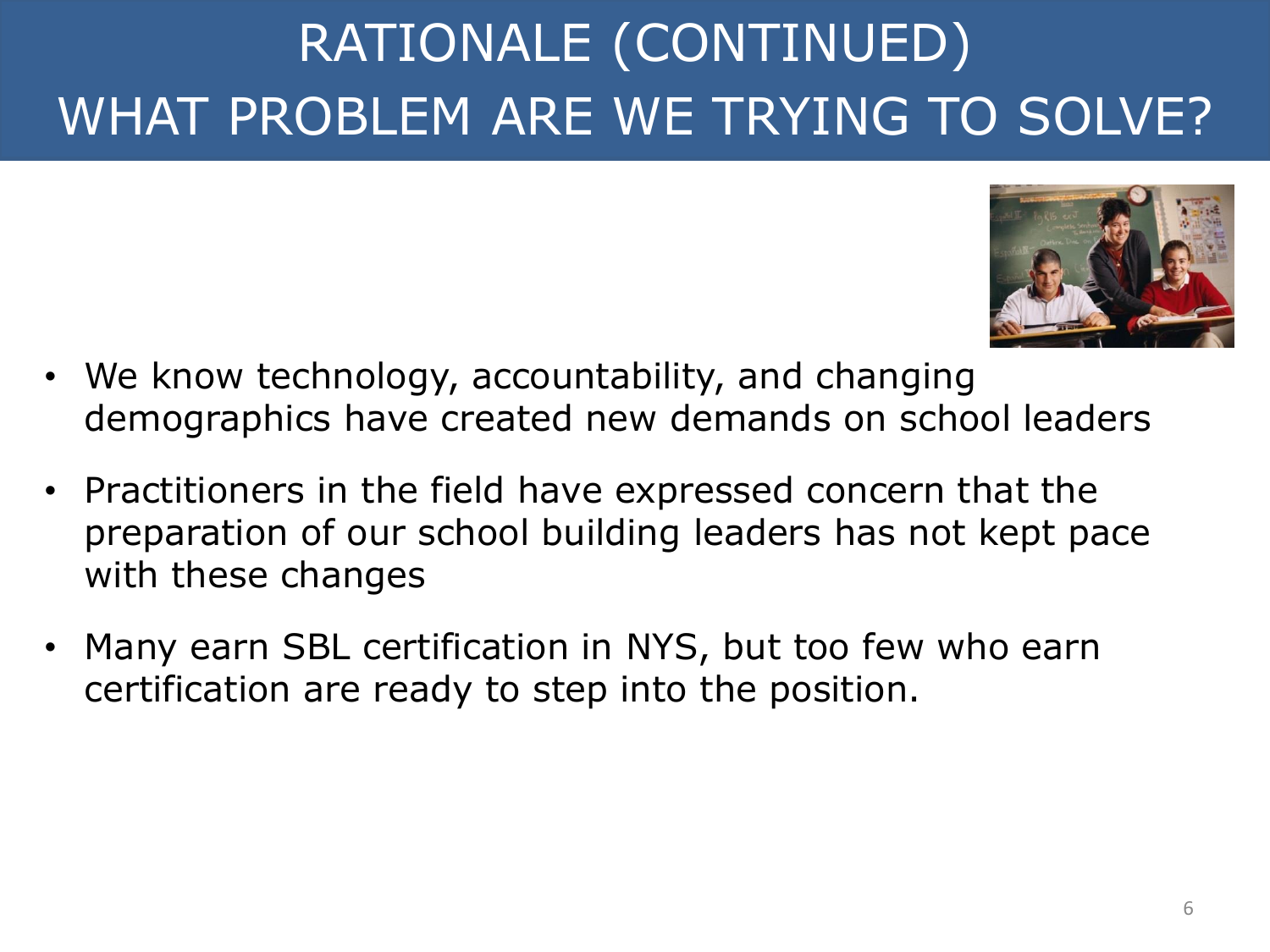### RATIONALE (CONTINUED) HOW URGENT IS THE CHALLENGE?



- Districts typically expend 80% (or more) of operating funds on people
- One of the most important decisions they face involves how they recruit, select, develop and retain effective school building leaders
- Yet NYS has not recently revised the requirements for the programs used to prepare school building leaders.
- Notably, in 2015 the National Policy Board for Educational Administration developed and the Council of Chief State School Officers copyrighted the "Professional Standards for Educational Leaders"

For reference, see: http://www.ccsso.org/Documents/2015/ProfessionalStandardsfor EducationalLeaders2015forNPBEAFINALpdf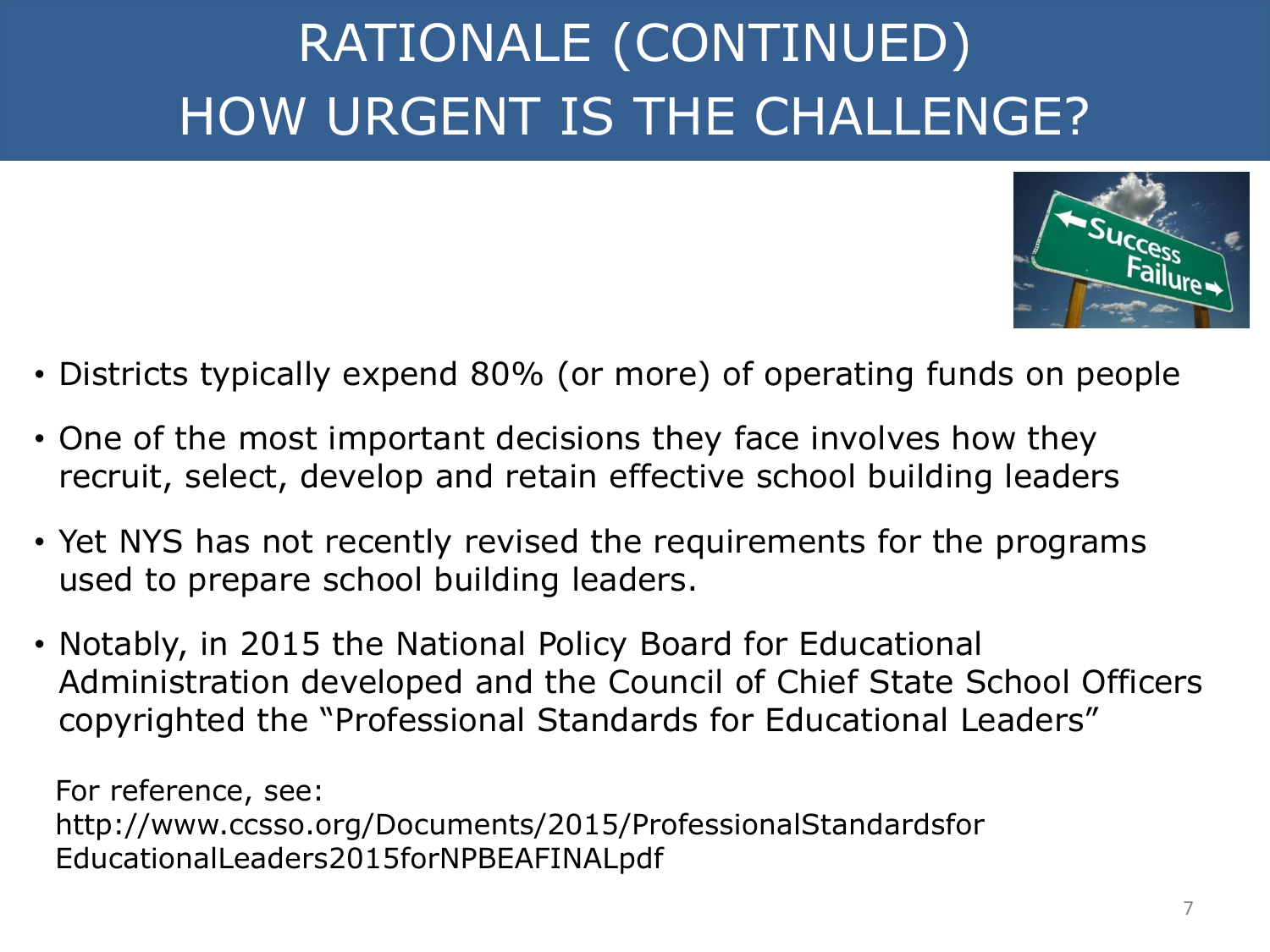#### RATIONALE (CONTINUED) IS THERE MORE TO THIS?



- Educators who have an interest in the preparation of school building leaders (P-12 and higher education) routinely commit to continuous improvement
- However, continuous improvement efforts are impeded because data to measure the effectiveness of leader preparation and the outcomes of students over time are sparse and of questionable quality
- At issue is the accessibility of data as well as its comparability across individuals, institutions, and time periods. This makes it a challenge to accurately gauge program effectiveness and hiring decisions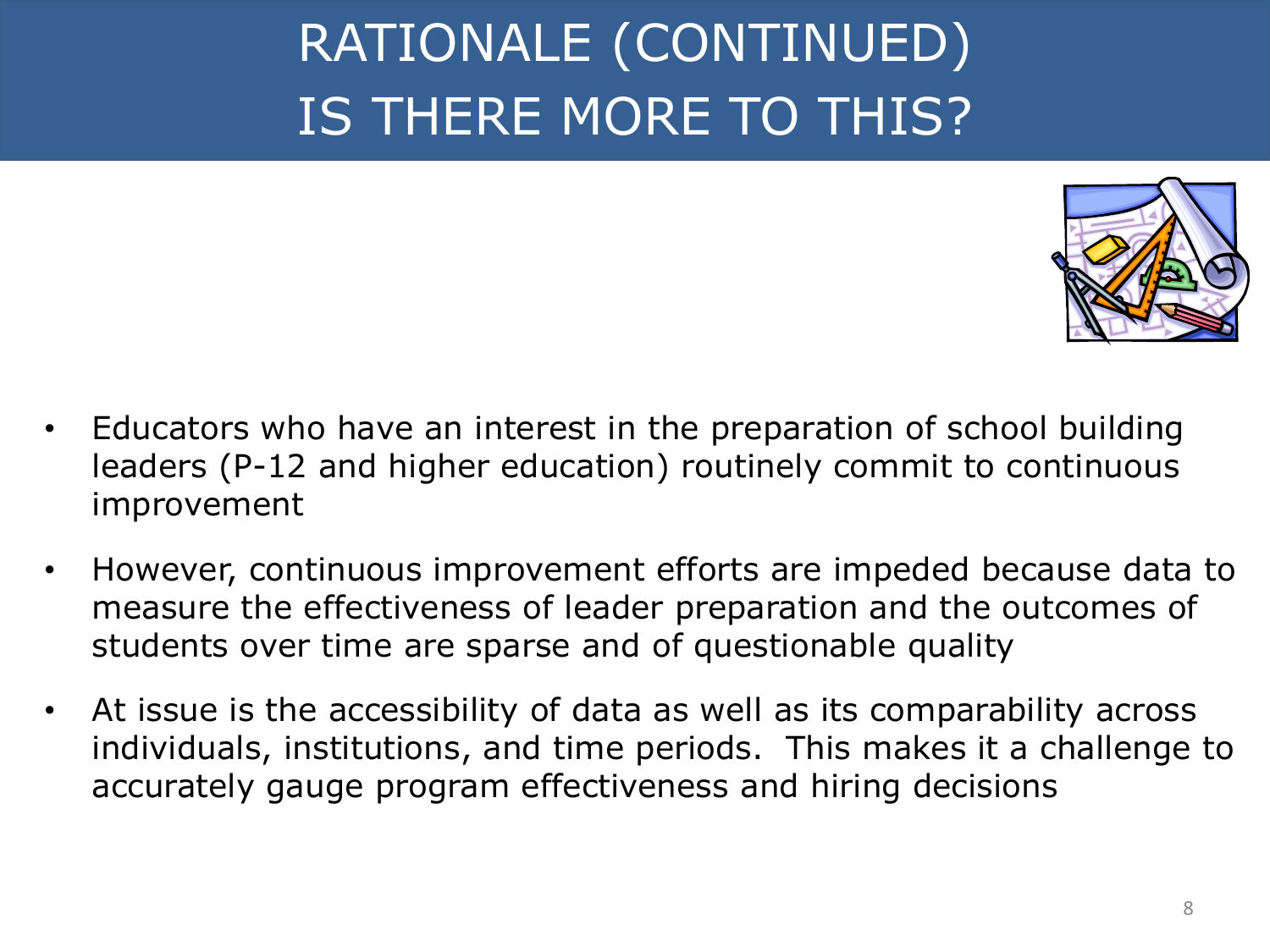BACKGROUND ON INDIVIDUAL REQUIREMENTS RELATED TO CERTIFICATION TO BECOME A SCHOOL BUILDING LEADER

Requirements for individuals to earn initial School Building Leader certification:



- Three years of experience in classroom teaching or pupil personnel service (public or non-public school)
- A master's degree
- Satisfactory completion of a NYS-registered, university-based graduate program for school building leaders that includes a full-time internship experience of at least 15 weeks in length
- Pass the NYS SBL exam
- Pass the Educating All Students (EAS) exam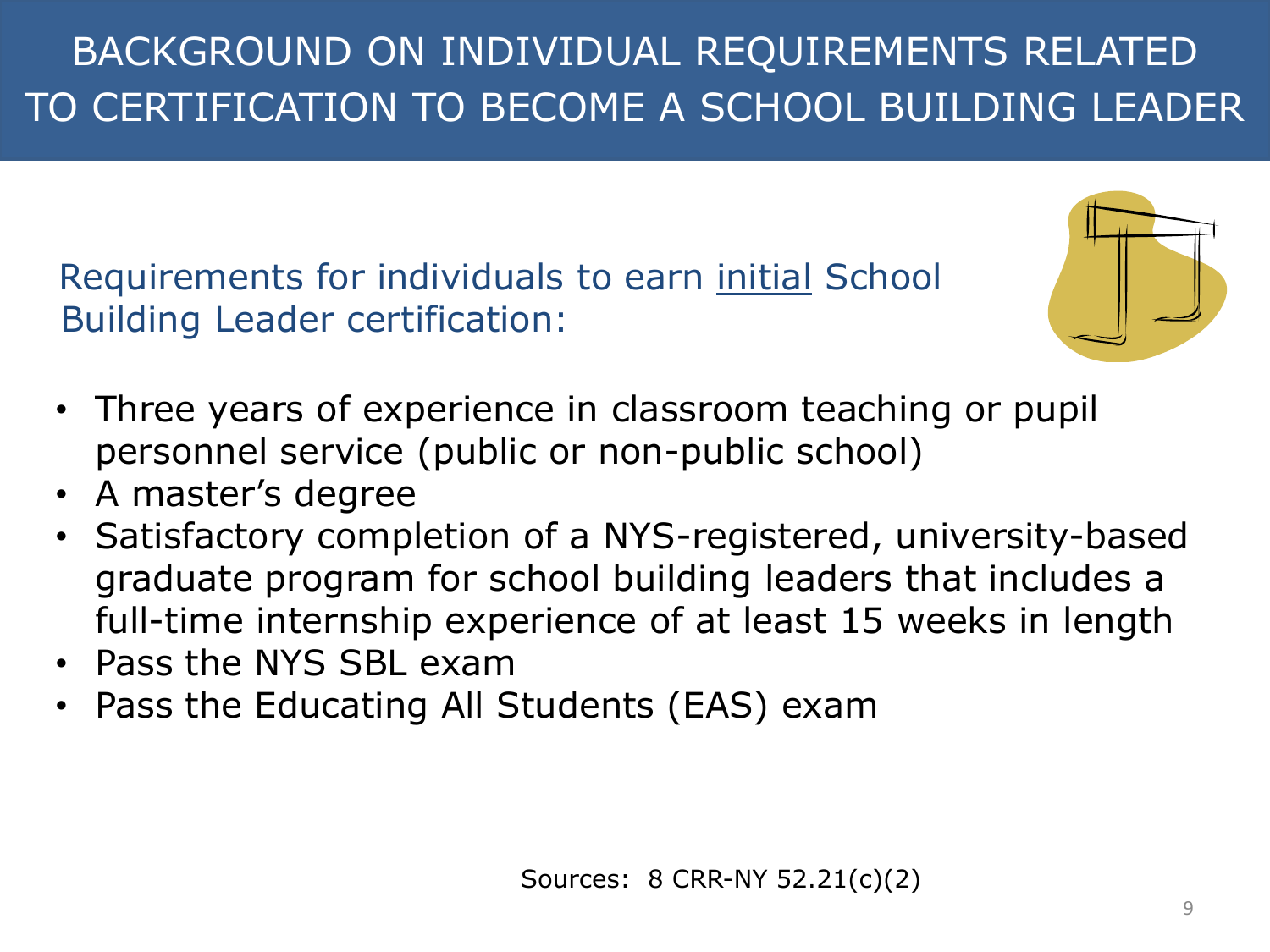#### GENERAL FRAMEWORK FOR PROGRAMS THAT PREPARE SCHOOL BUILDING LEADERS (SBL)

NYS programs require successful candidates to demonstrate the ability to:

- Develop and share an educational vision
- Collaboratively identify goals and objectives
- Communicate and work effectively with parents, staff, students, and community
- Lead comprehensive, long-range planning in the areas of:
	- a. Curriculum development
	- b. Instructional strategies and integration of technology
	- c. Classroom organization
	- d. Assessment
	- e. Services for students with disabilities
	- f. Professional development
	- g. Succession planning
	- h. Student, family, and community relations
	- i. Facilities development
	- j. Career- and college-readiness planning
- Manage change using ethical decision-making
- Set standards for ethical behavior including mutual respect
- Provide a safe, healthy, and supportive learning environment
- Establish a school budget
- Apply laws and regulations in the educational setting
- Maintain a self-improvement plan

**Source: 8 CRR-NY 52.21(c)(2)(iv)** 10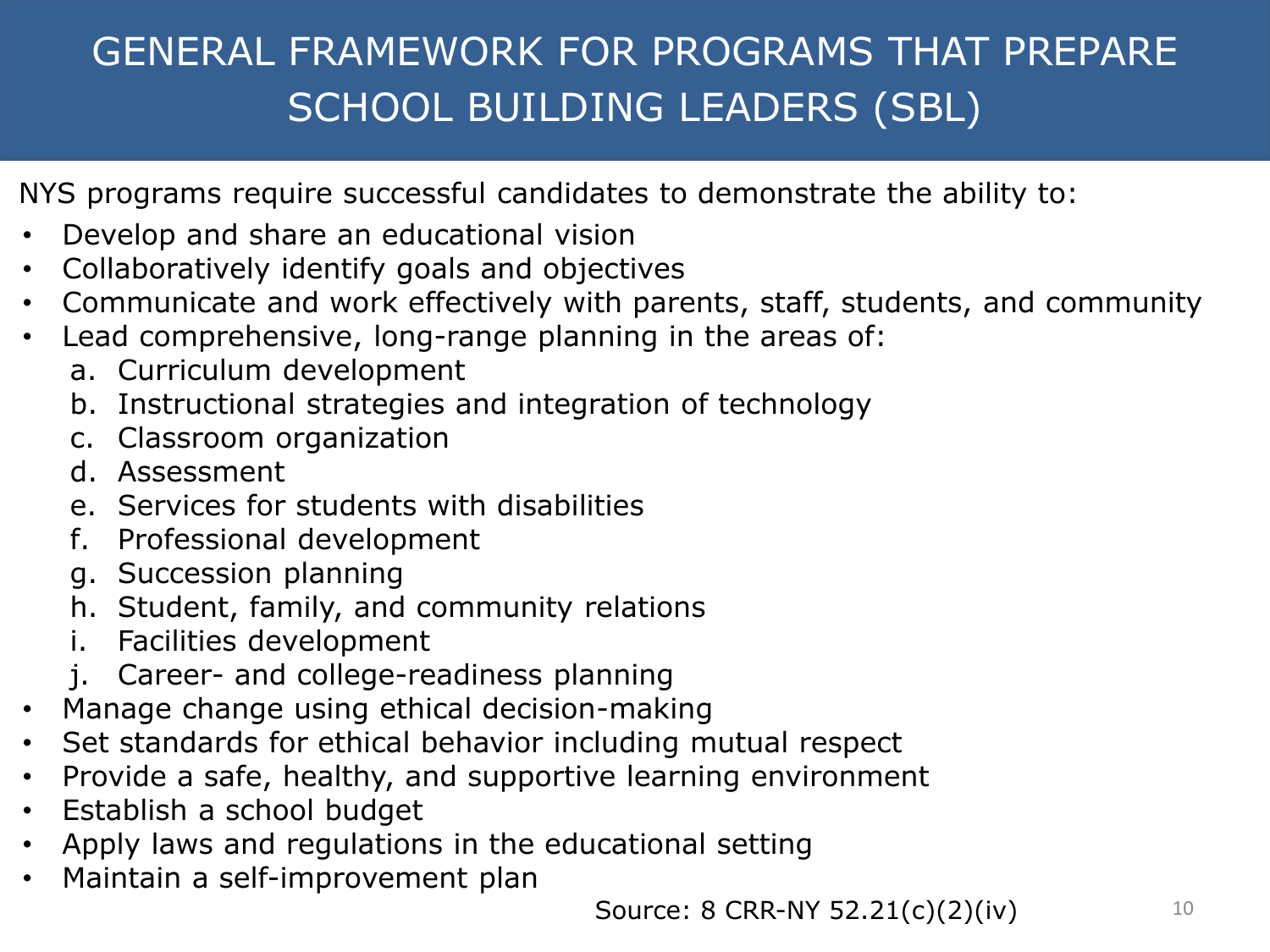# ACCOMPLISHMENTS

- Reviewing (and summarizing) research literature
- Studied leader tracking tools in use (NYC & Denver)
- Conducted informal discussions with key stakeholders
- Completed focus group meetings (informational only)
- Developing an online survey to gauge stakeholder opinion
- Assembled Project Advisory Team